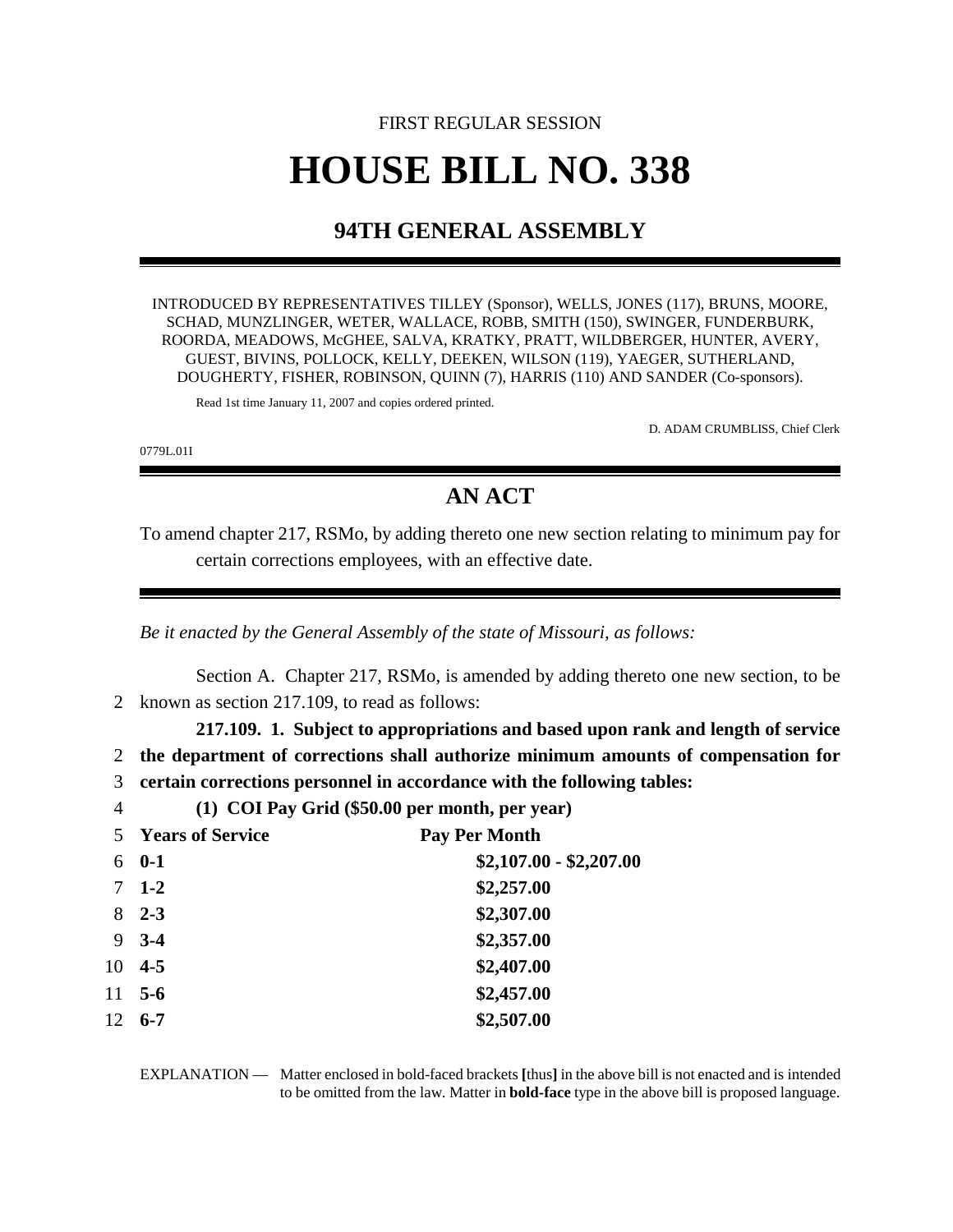|    | H.B. 338 | $\overline{2}$                                   |
|----|----------|--------------------------------------------------|
| 13 | $7 - 8$  | \$2,557.00                                       |
| 14 | $8-9$    | \$2,607.00                                       |
| 15 | $9 - 10$ | \$2,657.00                                       |
| 16 | $10 +$   | \$2,707.00                                       |
| 17 |          | (2) COII Pay Grid (\$30.00 per month, per year)  |
| 18 |          | <b>Years of Service</b><br><b>Pay Per Month</b>  |
| 19 | $0-1$    | $$2,807.00 - $2,837.00$                          |
| 20 | $1 - 2$  | \$2,867.00                                       |
| 21 | $2 - 3$  | \$2,897.00                                       |
| 22 | $3-4$    | \$2,927.00                                       |
| 23 | $4 - 5$  | \$2,957.00                                       |
| 24 | $5 - 6$  | \$2,987.00                                       |
| 25 | $6 - 7$  | \$3,017.00                                       |
| 26 | $7 - 8$  | \$3,047.00                                       |
| 27 | $8-9$    | \$3,077.00                                       |
| 28 | $9 - 10$ | \$3,107.00                                       |
| 29 | $10 +$   | \$3,137.00                                       |
| 30 |          | (3) COIII Pay Grid (\$30.00 per month, per year) |
| 31 |          | <b>Years of Service</b><br><b>Pay Per Month</b>  |
| 32 | $0-1$    | $$3,237.00 - $3,267.00$                          |
| 33 | $1 - 2$  | \$3,297.00                                       |
| 34 | $2 - 3$  | \$3,327.00                                       |
| 35 | $3 - 4$  | \$3,357.00                                       |
| 36 | $4 - 5$  | \$3,387.00                                       |
| 37 | $5 - 6$  | \$3,417.00                                       |
| 38 | $6 - 7$  | \$3,447.00                                       |
| 39 | $7 - 8$  | \$3,477.00                                       |
| 40 | $8-9$    | \$3,507.00                                       |
| 41 | $9-10$   | \$3,537.00                                       |
| 42 | $10 +$   | \$3,567.00                                       |
| 43 |          | (4) CSI Pay Grid (\$30.00 per month, per year)   |
| 44 |          | <b>Years of service</b><br><b>Pay Per Month</b>  |
| 45 | $0-1$    | $$3,567.00 - 3,597.00$                           |
| 46 | $1-2$    | \$3,627.00                                       |
| 47 | $2 - 3$  | \$3,657.00                                       |
| 48 | $3-4$    | \$3,687.00                                       |